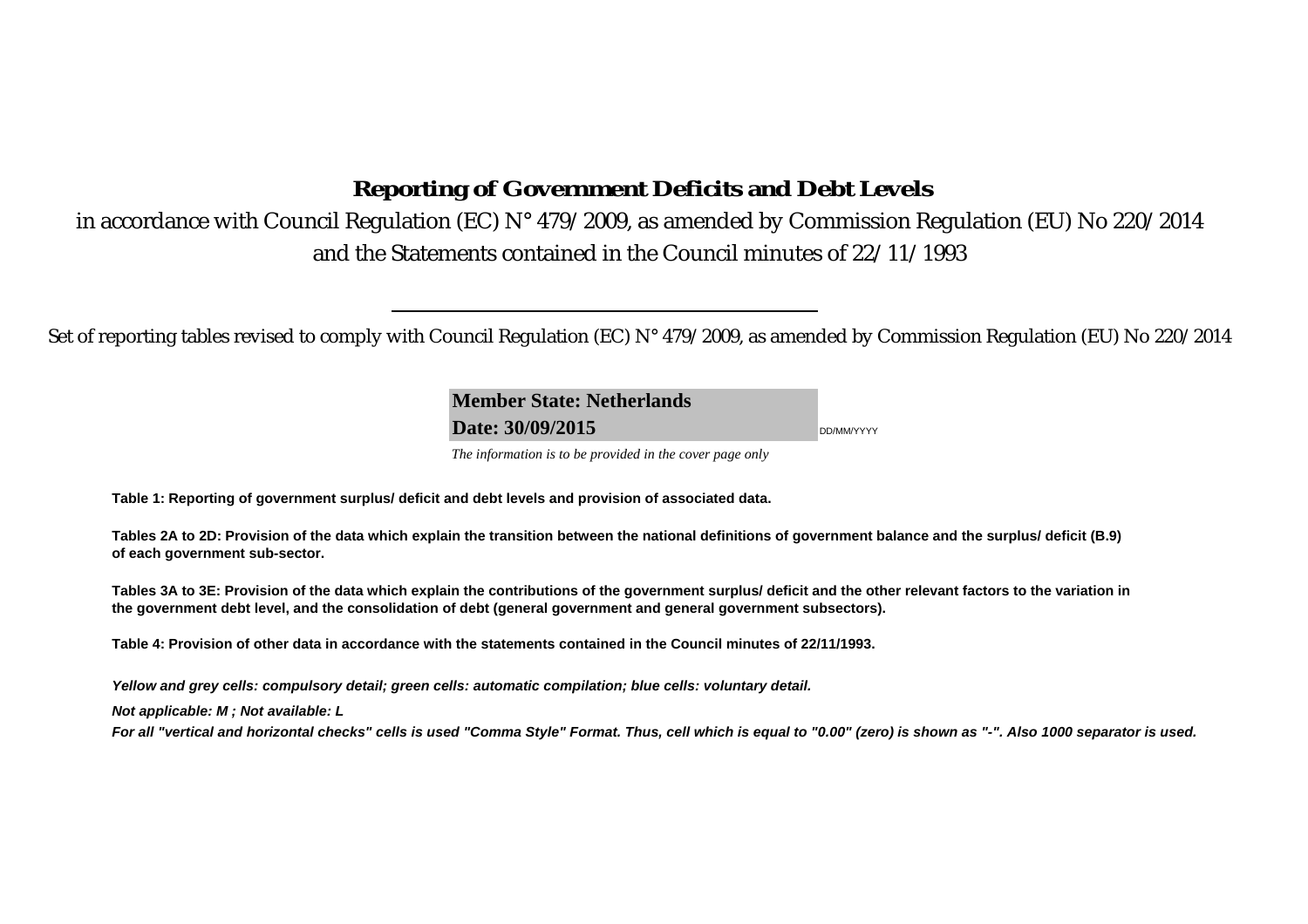## **Table 1: Reporting of government surplus/ deficit and debt levels and provision of associated data**

| <b>Member State: Netherlands</b>                      |                 |           |           | Year                            |                                 |           |
|-------------------------------------------------------|-----------------|-----------|-----------|---------------------------------|---------------------------------|-----------|
| Data are in  (millions of units of national currency) | <b>ESA 2010</b> | 2011      | 2012      | 2013                            | 2014                            | 2015      |
| Date: 30/09/2015                                      | codes           |           |           |                                 |                                 |           |
|                                                       |                 |           |           |                                 |                                 |           |
|                                                       |                 | final     | final     | half-finalized   half-finalized |                                 | planned   |
| Net lending $(+)/$ net borrowing $(-)$                | B.9             |           |           |                                 |                                 |           |
| General government                                    | S.13            | $-27,572$ | $-25,064$ | $-15,537$                       | $-15,618$                       | $-15,161$ |
| - Central government                                  | S.1311          | $-16,750$ | $-18,578$ | $-4,838$                        | $-7,389$                        | $-12,507$ |
| - State government                                    | S.1312          | $\Omega$  | $\Omega$  |                                 | $\Omega$                        |           |
| - Local government                                    | S.1313          | $-4,211$  | $-2,882$  | $-2,323$                        | $-2,241$                        | $-2,141$  |
| - Social security funds                               | S.1314          | $-6,611$  | $-3,604$  | $-8,376$                        | $-5,988$                        | $-513$    |
|                                                       |                 |           |           |                                 |                                 |           |
|                                                       |                 | final     | final     |                                 | half-finalized   half-finalized | planned   |
| General government consolidated gross debt            |                 |           |           |                                 |                                 |           |
| Level at nominal value outstanding at end of year     |                 | 396,421   | 428,591   | 442,197                         | 452,056                         | 457,742   |
| By category:                                          |                 |           |           |                                 |                                 |           |
| Currency and deposits                                 | AF.2            | 1,675     | 1,168     | 1,254                           | 1,126                           |           |
| Debt securities                                       | AF.3            | 309,572   | 331,669   | 347,169                         | 356,865                         |           |
| Short-term                                            | AF.31           | 43,445    | 32,976    | 26,086                          | 23,095                          |           |
| Long-term                                             | AF.32           | 266,127   | 298,693   | 321,083                         | 333,770                         |           |
| Loans                                                 | AF.4            | 85,174    | 95,754    | 93,774                          | 94,065                          |           |
| Short-term                                            | AF.41           | 18,389    | 27,319    | 26,264                          | 28,129                          |           |
| Long-term                                             | AF.42           | 66,785    | 68,435    | 67,510                          | 65,936                          |           |
|                                                       |                 |           |           |                                 |                                 |           |
|                                                       |                 |           |           |                                 |                                 |           |
|                                                       |                 |           |           |                                 |                                 |           |
| General government expenditure on:                    |                 |           |           |                                 |                                 |           |
| <b>Gross fixed capital formation</b>                  | P.51g           | 25,714    | 24,158    | 23,692                          | 23,144                          | 22,484    |
| <b>Interest (consolidated)</b>                        | $D.41$ (uses)   | 11,295    | 10,606    | 9,907                           | 9,551                           | 8,862     |
|                                                       |                 |           |           |                                 |                                 |           |
|                                                       |                 |           |           |                                 |                                 |           |
| Gross domestic product at current market prices       | $B.1*g$         | 642,929   | 645,164   | 650,857                         | 662,770                         | 681,168   |

(1) Please indicate status of data: estimated, half-finalized, final.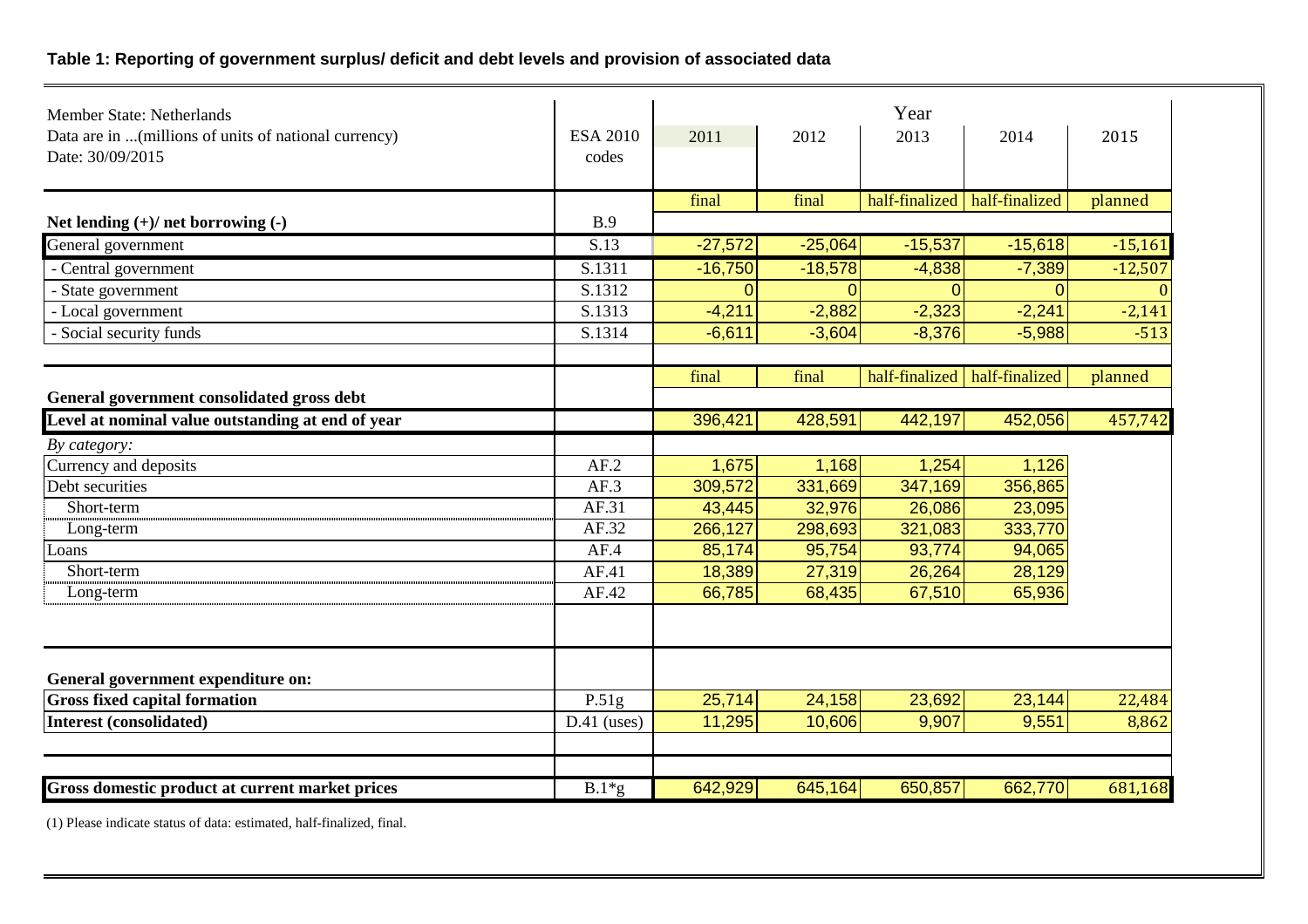#### **Table 2A: Provision of the data which explain the transition between the public accounts budget balance and the central government surplus/ deficit**

| Member State: Netherlands                                               |                |                 | Year      |               |                |                                                                                               |
|-------------------------------------------------------------------------|----------------|-----------------|-----------|---------------|----------------|-----------------------------------------------------------------------------------------------|
| Data are in  (millions of units of national currency)                   | 2011           | 2012            | 2013      | 2014          | 2015           |                                                                                               |
| Date: 30/09/2015                                                        |                |                 |           |               |                |                                                                                               |
| Working balance in central government accounts                          | $-21,801$      | $-28,282$       | $-11,525$ | $-11,603$     | $-6,747$       |                                                                                               |
| Basis of the working balance                                            | cash           | cash            | cash      | cash          | planned        |                                                                                               |
| Financial transactions included in the working balance                  | 4,679          | 9,072           | 5,241     | 2,466         | $-5,521$       |                                                                                               |
| Loans, granted $(+)$                                                    | 9,747          | 12,190          | 11,774    | 9,339         | 1,830          |                                                                                               |
| Loans, repayments (-)                                                   | $-3,226$       | $-2,315$        | $-2,710$  | $-3,086$      | $-2,600$       |                                                                                               |
| Equities, acquisition (+)                                               | 301            | 2,129           | 3,347     | 915           | $\overline{0}$ |                                                                                               |
| Equities, sales (-)                                                     | $-5,832$       | $-1,156$        | $-1,727$  | $-2,197$      | $\Omega$       |                                                                                               |
| Other financial transactions (+/-)                                      | 3,689          | $-1,776$        | $-5,443$  | $-2,505$      | $-4,751$       |                                                                                               |
| of which: transactions in debt liabilities (+/-)                        | 3,646          | $-2,490$        | $-5,496$  | $-320$        | $\Omega$       |                                                                                               |
| of which: net settlements under swap contracts (+/-)                    | 399            | 383             | 404       | $-294$        | $-2,078$       |                                                                                               |
| Detail 1                                                                | 11             | 0               | 25        | 177           |                | Bonds Curaçao and St. Maarten                                                                 |
| Detail 2                                                                | $-519$         | 372             | $-5,479$  | $-720$        |                | Liabilities treasury banking                                                                  |
| Detail 3                                                                | 4,165          | $-2,861$        | $-12$     | 423           |                | Social security funds                                                                         |
| Detail 4                                                                | 32             | $713$           | 23        | $-955$        |                | Other financial transactions                                                                  |
| Detail 5                                                                |                |                 |           | $-1,430$      |                | Sale IABF Alt A securities                                                                    |
|                                                                         |                |                 |           |               |                |                                                                                               |
| Non-financial transactions not included in the working balance          | 547            | 334             | 272       | 1,155         |                |                                                                                               |
| Detail 1                                                                | 322            | 319             | 141       | $\mathcal{O}$ |                | Balance interest and management fee ING back up faciltiy                                      |
| Detail 2                                                                | 22             | 49              | 33        | 27            |                | Balance interest, costs and revenues EFSF                                                     |
| Detail 3                                                                | 203            | $-34$           | 98        | 111           |                | Balance accrual booking interest student loans                                                |
| Detail 4                                                                |                |                 |           | 1,017         |                | One-off cancellation of social security debt due to contingent liability in 2014              |
|                                                                         |                |                 |           |               |                |                                                                                               |
| Difference between interest paid (+) and accrued (D.41)(-)              | 774            | 347             | 410       | 798           | 1,066          |                                                                                               |
|                                                                         |                |                 |           |               |                |                                                                                               |
| Other accounts receivable (+)                                           | $-254$         | 66              | 574       | 49            | $-1,005$       |                                                                                               |
| Detail 1                                                                | $-174$         | 170             | $-293$    | $-14$         |                | Trade credits military equipment expenditure                                                  |
| Detail 2                                                                | $-160$         | $-126$          | 227       | 105           |                | Trade credits military equipment sales                                                        |
| Detail 3                                                                | 458            | $-256$          | 702       | 712           |                | Correction on cash-based taxes                                                                |
| Detail 4                                                                | 52             | $-222$          | 170       | 461           |                | Refund on GNI payment to EU                                                                   |
| Detail 5                                                                | $-788$         | 925             | 249       | $-1,523$      |                | Correction on cash-based natural gas revenues                                                 |
| Detail 6                                                                | 80             | $-17$           | $-17$     | $-17$         |                | Correction on cash-based auction of radio frequencies                                         |
| Detail 7                                                                |                |                 |           | 155           |                | Transfers to central government units                                                         |
| Detail 8                                                                | $-167$         | $-78$           | $-74$     | $-37$         |                | Correction on cash-based current transfers to social security funds                           |
| Detail 9                                                                | 0              | 0               | $-25$     | 112           |                | Transfers (current and capital) from non government sectors                                   |
| Detail 10                                                               | 387            | $-295$          | $-329$    | 45            |                | Correction on cash-based social assistance benefits in cash                                   |
| Detail 11                                                               | $-61$          | $-28$           | $-34$     | 53            |                | Correction on cash-based social assistance benefits in kind                                   |
| Detail 12                                                               | 119            | $-7$            | $-2$      | $-3$          |                | Other adjustments                                                                             |
| Other accounts payable (-)                                              | $-508$         | 85              | $-484$    | 134           | $\mathbf 0$    |                                                                                               |
| Detail 1                                                                | 55             | 30 <sup>°</sup> | $-92$     | 14            |                | <b>Emission permits</b>                                                                       |
| Detail 2                                                                | $-256$         | 212             | 37        | $-109$        |                | VAT-compensation fund to local government                                                     |
| Detail 3                                                                | $-21$          | 30 <sup>°</sup> | $-1$      | $-11$         |                | Correction on cash-based current transfers to social security funds                           |
| Detail 4                                                                | $-286$         | $-187$          | $-428$    | 240           |                | Correction on cash-based current and capital transfers to central and local government bodies |
|                                                                         |                |                 |           |               |                |                                                                                               |
| Working balance (+/-) of entities not part of central government        | $\mathsf{M}$   | M               | M         | M             | M              |                                                                                               |
| Net lending (+)/ net borrowing (-) of other central government bodies   | 283            | 75              | 722       | $-261$        | $-300$         |                                                                                               |
|                                                                         |                |                 |           |               |                |                                                                                               |
| Other adjustments (+/-) (please detail)                                 | $-470$         | $-275$          | -48       | $-127$        | $\Omega$       |                                                                                               |
| Detail 1                                                                | $\overline{7}$ | 8 <sup>1</sup>  | 1         | $\mathcal{O}$ |                | Including state agencies                                                                      |
| Detail 2                                                                | 115            | 0               | 0         | $\mathcal{O}$ |                | Other adjustments due to debt assumption Netherlands Antilles                                 |
| Detail 3                                                                | 0              | 0               | 0         | $-10$         |                | Other adjustments due to current accounts embassies in foreign currencies                     |
| Detail 4                                                                | $-273$         | 91              | 121       | $-279$        |                | Discrepancy in the working balance                                                            |
| Detail 5                                                                | $-319$         | $-374$          | $-170$    | 162           |                | Unexplained residual                                                                          |
|                                                                         |                |                 |           |               |                |                                                                                               |
| Net lending (+)/ net borrowing (-) (B.9) of central government (S.1311) | $-16,750$      | $-18,578$       | $-4,838$  | $-7,389$      | $-12,507$      |                                                                                               |
|                                                                         |                |                 |           |               |                |                                                                                               |

*(ESA 2010 accounts)*

(1) Please indicate accounting basis of the working balance: cash, accrual, mixed, other.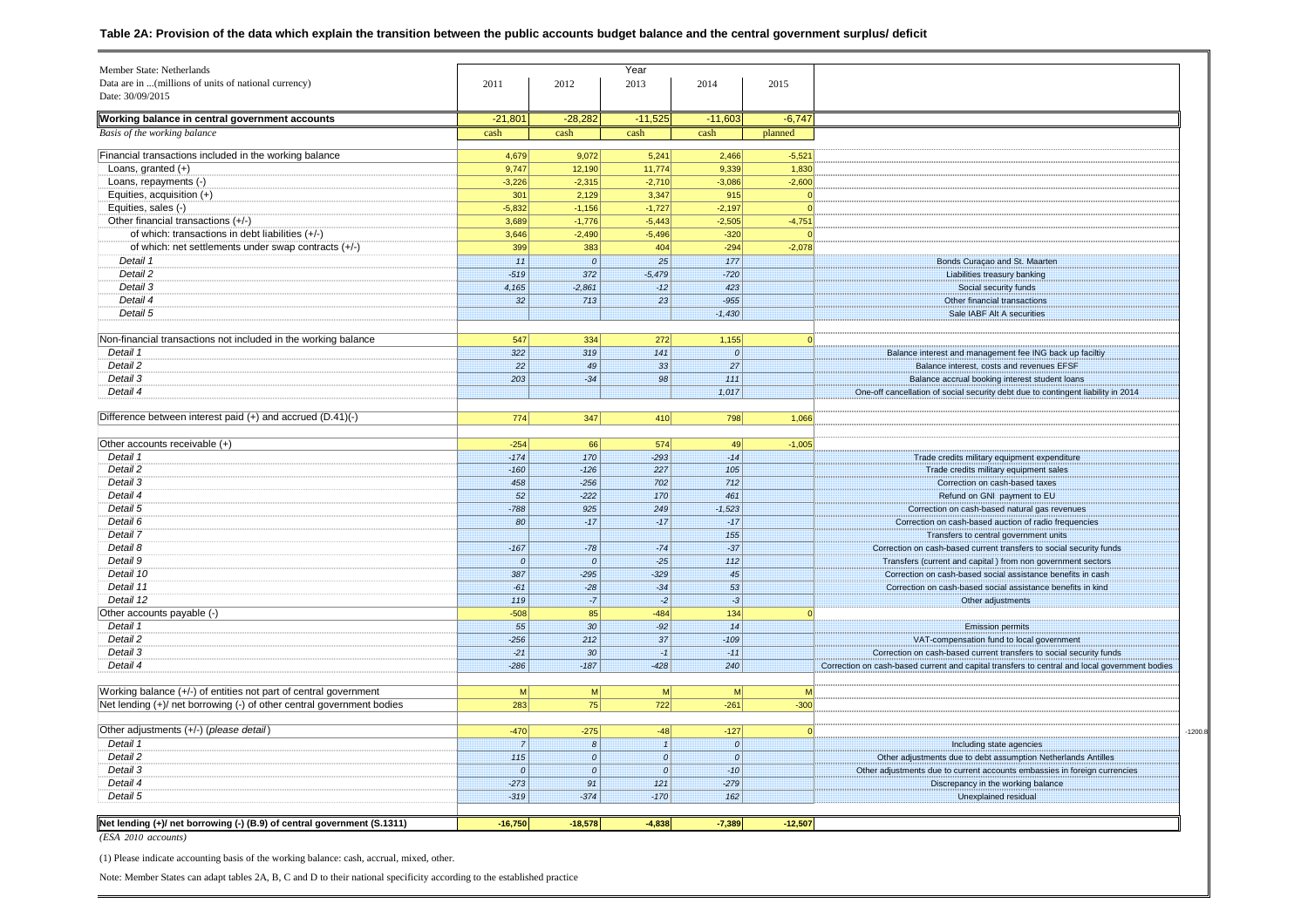## **Table 2B: Provision of the data which explain the transition between the working balance and the state government surplus/ deficit**

| Member State: Netherlands                                             |      |                      | Year           |                |      |  |
|-----------------------------------------------------------------------|------|----------------------|----------------|----------------|------|--|
| Data are in  (millions of units of national currency)                 | 2011 | 2012                 | 2013           | 2014           | 2015 |  |
| Date: 30/09/2015                                                      |      |                      |                |                |      |  |
| Working balance in state government accounts                          | M    | M                    | M              | M              | M    |  |
| Basis of the working balance                                          | (1)  | (1)                  | (1)            | (1)            | (1)  |  |
| Financial transactions included in the working balance                | M    | м                    | M              | M              | M    |  |
| Loans $(+/-)$                                                         | M    |                      | M              | M              | M    |  |
| Equities $(+/-)$                                                      | M    |                      |                | M              | M    |  |
| Other financial transactions (+/-)                                    |      |                      |                |                |      |  |
|                                                                       | M    |                      |                | M              |      |  |
| of which: transactions in debt liabilities (+/-)                      |      | M<br>M               | M              | M <sup>2</sup> | M    |  |
| of which: net settlements under swap contracts (+/-)                  |      | M <br>M              | M              | M              | M    |  |
|                                                                       |      |                      |                |                |      |  |
| Non-financial transactions not included in the working balance        |      | M <sup>2</sup><br>мI | M <sup>2</sup> | M              | M    |  |
|                                                                       |      |                      |                |                |      |  |
| Difference between interest paid (+) and accrued (D.41)(-)            |      | M <sup>2</sup><br>M  | <sub>M</sub>   | $\mathsf{M}$   | M    |  |
|                                                                       |      |                      |                |                |      |  |
| Other accounts receivable (+)                                         | M    | M                    | M              | M              | M    |  |
| Other accounts payable (-)                                            |      | M <sub>l</sub><br>M  | <sub>M</sub>   | M <sup>2</sup> | M    |  |
|                                                                       |      |                      |                |                |      |  |
| Working balance (+/-) of entities not part of state government        | M    | M                    | M              | M              | M    |  |
| Net lending (+)/ net borrowing (-) of other state government bodies   |      | <sub>M</sub><br>мI   | M              | M              | M    |  |
|                                                                       |      |                      |                |                |      |  |
| Other adjustments (+/-) (please detail)                               |      | M <sub>l</sub><br>M  | M              | M <sup>2</sup> | M    |  |
|                                                                       |      |                      |                |                |      |  |
| Net lending (+)/ net borrowing (-) (B.9) of state government (S.1312) |      | M <sup>2</sup><br>M  | <sub>M</sub>   | M              | M    |  |
| $(ESA 2010$ accounts)                                                 |      |                      |                |                |      |  |

(1) Please indicate accounting basis of the working balance: cash, accrual, mixed, other.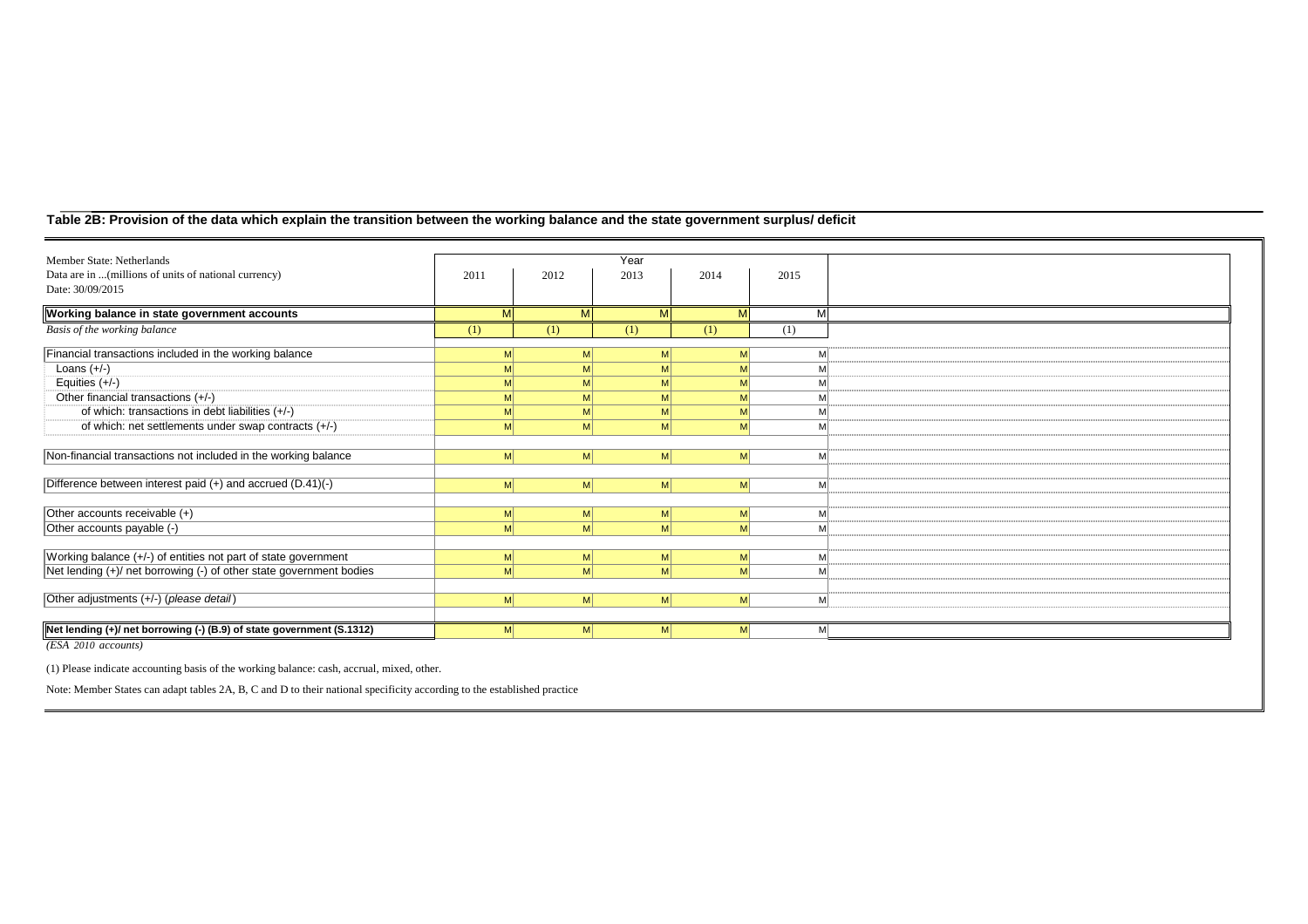## **Table 2C: Provision of the data which explain the transition between the working balance and the local government surplus/ deficit**

| Data are in  (millions of units of national currency)<br>2011<br>2012<br>2013<br>2014<br>2015<br>Date: 30/09/2015<br>Working balance in local government accounts<br>181<br>2,266<br>963<br>1,199<br>$\Omega$<br>Basis of the working balance<br>accrual<br>accrual<br>accrual<br>accrual<br>accrual<br>Financial transactions included in the working balance<br>$-918$<br>$-62$<br>$-83$<br>10 <sup>1</sup><br>$\Omega$<br>Loans $(+/-)$<br>-OI<br>$\Omega$<br>Equities $(+/-)$<br>$-83$<br>$-918$<br>$-62$<br>10<br>$\Omega$<br>Other financial transactions (+/-)<br> 0 <br>$\Omega$<br>$\Omega$<br>of which: transactions in debt liabilities (+/-)<br> 0 <br>$\Omega$<br>$\Omega$<br>of which: net settlements under swap contracts (+/-)<br>$\Omega$<br>$\Omega$<br>$\Omega$<br>Non-financial transactions not included in the working balance<br>$-2,528$<br>$-1,929$<br>$-3,010$<br>$-1,630$<br>$\Omega$<br>Detail 1<br>$-7,045$<br>$-6,885$<br>$-7,164$<br>$-6,315$<br>Transactions included in BS municpalities, provinces, etc.<br>Detail 2<br>4,685<br>4,676<br>4,935<br>4,094<br>Internal flows included in WB not being transactions municpalities, provinces, etc.<br>Detail 3<br>$-172$<br>$-18$<br>38<br>Changes in non-fin. assets in BS schools<br>Detail 4<br>29<br>37<br>54<br>Changes in provisions in BS schools<br>Detail 5<br>$-16$<br>$\overline{2}$<br>$-32$<br>Interest expenditures/revenues schools<br>Difference between interest paid (+) and accrued (D.41)(-)<br> 0 <br>$\Omega$<br>$\Omega$<br>$\Omega$<br>$\Omega$<br>Other accounts receivable (+)<br> 0 <br> 0 <br> 0 <br>$\Omega$<br> 0 <br>Other accounts payable (-)<br>$\Omega$<br>$\Omega$<br>$\Omega$<br>Working balance (+/-) of entities not part of local government<br> 0 <br> 0 <br>$\Omega$<br>$\Omega$<br>Net lending (+)/ net borrowing (-) of other local government bodies<br>43<br>$-151$<br>$-16$<br>117<br>Detail 1<br>43<br>11<br>$-16$<br>117<br>Non-profit institutioms<br>Detail 2<br>$-50$<br><b>Schools</b><br>$\Omega$<br> 0 <br> 0 <br>Detail 3<br>$\Omega$<br>$\Omega$<br>$\Omega$<br>$-112$<br>Grossing up small municipalities<br>Other adjustments (+/-) (please detail)<br>$-930$<br>$-2,207$<br>$-1,539$<br>$-1,433$<br>$-2,141$<br>Detail 1<br>468<br>$-134$<br>$\overline{7}$<br>$-41$<br>Corrections to source data<br>$\Omega$<br>Detail 2<br>$-2,675$<br>$-1,299$<br>$-937$<br>$-1,498$<br>Transfers from / to reserves<br>$\Omega$ | Member State: Netherlands                                             |          |          | Year     |          |          |  |
|------------------------------------------------------------------------------------------------------------------------------------------------------------------------------------------------------------------------------------------------------------------------------------------------------------------------------------------------------------------------------------------------------------------------------------------------------------------------------------------------------------------------------------------------------------------------------------------------------------------------------------------------------------------------------------------------------------------------------------------------------------------------------------------------------------------------------------------------------------------------------------------------------------------------------------------------------------------------------------------------------------------------------------------------------------------------------------------------------------------------------------------------------------------------------------------------------------------------------------------------------------------------------------------------------------------------------------------------------------------------------------------------------------------------------------------------------------------------------------------------------------------------------------------------------------------------------------------------------------------------------------------------------------------------------------------------------------------------------------------------------------------------------------------------------------------------------------------------------------------------------------------------------------------------------------------------------------------------------------------------------------------------------------------------------------------------------------------------------------------------------------------------------------------------------------------------------------------------------------------------------------------------------------------------------------------------------------------------------------------------------------------------------------------------------------------------------------------|-----------------------------------------------------------------------|----------|----------|----------|----------|----------|--|
|                                                                                                                                                                                                                                                                                                                                                                                                                                                                                                                                                                                                                                                                                                                                                                                                                                                                                                                                                                                                                                                                                                                                                                                                                                                                                                                                                                                                                                                                                                                                                                                                                                                                                                                                                                                                                                                                                                                                                                                                                                                                                                                                                                                                                                                                                                                                                                                                                                                                  |                                                                       |          |          |          |          |          |  |
|                                                                                                                                                                                                                                                                                                                                                                                                                                                                                                                                                                                                                                                                                                                                                                                                                                                                                                                                                                                                                                                                                                                                                                                                                                                                                                                                                                                                                                                                                                                                                                                                                                                                                                                                                                                                                                                                                                                                                                                                                                                                                                                                                                                                                                                                                                                                                                                                                                                                  |                                                                       |          |          |          |          |          |  |
|                                                                                                                                                                                                                                                                                                                                                                                                                                                                                                                                                                                                                                                                                                                                                                                                                                                                                                                                                                                                                                                                                                                                                                                                                                                                                                                                                                                                                                                                                                                                                                                                                                                                                                                                                                                                                                                                                                                                                                                                                                                                                                                                                                                                                                                                                                                                                                                                                                                                  |                                                                       |          |          |          |          |          |  |
|                                                                                                                                                                                                                                                                                                                                                                                                                                                                                                                                                                                                                                                                                                                                                                                                                                                                                                                                                                                                                                                                                                                                                                                                                                                                                                                                                                                                                                                                                                                                                                                                                                                                                                                                                                                                                                                                                                                                                                                                                                                                                                                                                                                                                                                                                                                                                                                                                                                                  |                                                                       |          |          |          |          |          |  |
|                                                                                                                                                                                                                                                                                                                                                                                                                                                                                                                                                                                                                                                                                                                                                                                                                                                                                                                                                                                                                                                                                                                                                                                                                                                                                                                                                                                                                                                                                                                                                                                                                                                                                                                                                                                                                                                                                                                                                                                                                                                                                                                                                                                                                                                                                                                                                                                                                                                                  |                                                                       |          |          |          |          |          |  |
|                                                                                                                                                                                                                                                                                                                                                                                                                                                                                                                                                                                                                                                                                                                                                                                                                                                                                                                                                                                                                                                                                                                                                                                                                                                                                                                                                                                                                                                                                                                                                                                                                                                                                                                                                                                                                                                                                                                                                                                                                                                                                                                                                                                                                                                                                                                                                                                                                                                                  |                                                                       |          |          |          |          |          |  |
|                                                                                                                                                                                                                                                                                                                                                                                                                                                                                                                                                                                                                                                                                                                                                                                                                                                                                                                                                                                                                                                                                                                                                                                                                                                                                                                                                                                                                                                                                                                                                                                                                                                                                                                                                                                                                                                                                                                                                                                                                                                                                                                                                                                                                                                                                                                                                                                                                                                                  |                                                                       |          |          |          |          |          |  |
|                                                                                                                                                                                                                                                                                                                                                                                                                                                                                                                                                                                                                                                                                                                                                                                                                                                                                                                                                                                                                                                                                                                                                                                                                                                                                                                                                                                                                                                                                                                                                                                                                                                                                                                                                                                                                                                                                                                                                                                                                                                                                                                                                                                                                                                                                                                                                                                                                                                                  |                                                                       |          |          |          |          |          |  |
|                                                                                                                                                                                                                                                                                                                                                                                                                                                                                                                                                                                                                                                                                                                                                                                                                                                                                                                                                                                                                                                                                                                                                                                                                                                                                                                                                                                                                                                                                                                                                                                                                                                                                                                                                                                                                                                                                                                                                                                                                                                                                                                                                                                                                                                                                                                                                                                                                                                                  |                                                                       |          |          |          |          |          |  |
|                                                                                                                                                                                                                                                                                                                                                                                                                                                                                                                                                                                                                                                                                                                                                                                                                                                                                                                                                                                                                                                                                                                                                                                                                                                                                                                                                                                                                                                                                                                                                                                                                                                                                                                                                                                                                                                                                                                                                                                                                                                                                                                                                                                                                                                                                                                                                                                                                                                                  |                                                                       |          |          |          |          |          |  |
|                                                                                                                                                                                                                                                                                                                                                                                                                                                                                                                                                                                                                                                                                                                                                                                                                                                                                                                                                                                                                                                                                                                                                                                                                                                                                                                                                                                                                                                                                                                                                                                                                                                                                                                                                                                                                                                                                                                                                                                                                                                                                                                                                                                                                                                                                                                                                                                                                                                                  |                                                                       |          |          |          |          |          |  |
|                                                                                                                                                                                                                                                                                                                                                                                                                                                                                                                                                                                                                                                                                                                                                                                                                                                                                                                                                                                                                                                                                                                                                                                                                                                                                                                                                                                                                                                                                                                                                                                                                                                                                                                                                                                                                                                                                                                                                                                                                                                                                                                                                                                                                                                                                                                                                                                                                                                                  |                                                                       |          |          |          |          |          |  |
|                                                                                                                                                                                                                                                                                                                                                                                                                                                                                                                                                                                                                                                                                                                                                                                                                                                                                                                                                                                                                                                                                                                                                                                                                                                                                                                                                                                                                                                                                                                                                                                                                                                                                                                                                                                                                                                                                                                                                                                                                                                                                                                                                                                                                                                                                                                                                                                                                                                                  |                                                                       |          |          |          |          |          |  |
|                                                                                                                                                                                                                                                                                                                                                                                                                                                                                                                                                                                                                                                                                                                                                                                                                                                                                                                                                                                                                                                                                                                                                                                                                                                                                                                                                                                                                                                                                                                                                                                                                                                                                                                                                                                                                                                                                                                                                                                                                                                                                                                                                                                                                                                                                                                                                                                                                                                                  |                                                                       |          |          |          |          |          |  |
|                                                                                                                                                                                                                                                                                                                                                                                                                                                                                                                                                                                                                                                                                                                                                                                                                                                                                                                                                                                                                                                                                                                                                                                                                                                                                                                                                                                                                                                                                                                                                                                                                                                                                                                                                                                                                                                                                                                                                                                                                                                                                                                                                                                                                                                                                                                                                                                                                                                                  |                                                                       |          |          |          |          |          |  |
|                                                                                                                                                                                                                                                                                                                                                                                                                                                                                                                                                                                                                                                                                                                                                                                                                                                                                                                                                                                                                                                                                                                                                                                                                                                                                                                                                                                                                                                                                                                                                                                                                                                                                                                                                                                                                                                                                                                                                                                                                                                                                                                                                                                                                                                                                                                                                                                                                                                                  |                                                                       |          |          |          |          |          |  |
|                                                                                                                                                                                                                                                                                                                                                                                                                                                                                                                                                                                                                                                                                                                                                                                                                                                                                                                                                                                                                                                                                                                                                                                                                                                                                                                                                                                                                                                                                                                                                                                                                                                                                                                                                                                                                                                                                                                                                                                                                                                                                                                                                                                                                                                                                                                                                                                                                                                                  |                                                                       |          |          |          |          |          |  |
|                                                                                                                                                                                                                                                                                                                                                                                                                                                                                                                                                                                                                                                                                                                                                                                                                                                                                                                                                                                                                                                                                                                                                                                                                                                                                                                                                                                                                                                                                                                                                                                                                                                                                                                                                                                                                                                                                                                                                                                                                                                                                                                                                                                                                                                                                                                                                                                                                                                                  |                                                                       |          |          |          |          |          |  |
|                                                                                                                                                                                                                                                                                                                                                                                                                                                                                                                                                                                                                                                                                                                                                                                                                                                                                                                                                                                                                                                                                                                                                                                                                                                                                                                                                                                                                                                                                                                                                                                                                                                                                                                                                                                                                                                                                                                                                                                                                                                                                                                                                                                                                                                                                                                                                                                                                                                                  |                                                                       |          |          |          |          |          |  |
|                                                                                                                                                                                                                                                                                                                                                                                                                                                                                                                                                                                                                                                                                                                                                                                                                                                                                                                                                                                                                                                                                                                                                                                                                                                                                                                                                                                                                                                                                                                                                                                                                                                                                                                                                                                                                                                                                                                                                                                                                                                                                                                                                                                                                                                                                                                                                                                                                                                                  |                                                                       |          |          |          |          |          |  |
|                                                                                                                                                                                                                                                                                                                                                                                                                                                                                                                                                                                                                                                                                                                                                                                                                                                                                                                                                                                                                                                                                                                                                                                                                                                                                                                                                                                                                                                                                                                                                                                                                                                                                                                                                                                                                                                                                                                                                                                                                                                                                                                                                                                                                                                                                                                                                                                                                                                                  |                                                                       |          |          |          |          |          |  |
|                                                                                                                                                                                                                                                                                                                                                                                                                                                                                                                                                                                                                                                                                                                                                                                                                                                                                                                                                                                                                                                                                                                                                                                                                                                                                                                                                                                                                                                                                                                                                                                                                                                                                                                                                                                                                                                                                                                                                                                                                                                                                                                                                                                                                                                                                                                                                                                                                                                                  |                                                                       |          |          |          |          |          |  |
|                                                                                                                                                                                                                                                                                                                                                                                                                                                                                                                                                                                                                                                                                                                                                                                                                                                                                                                                                                                                                                                                                                                                                                                                                                                                                                                                                                                                                                                                                                                                                                                                                                                                                                                                                                                                                                                                                                                                                                                                                                                                                                                                                                                                                                                                                                                                                                                                                                                                  |                                                                       |          |          |          |          |          |  |
|                                                                                                                                                                                                                                                                                                                                                                                                                                                                                                                                                                                                                                                                                                                                                                                                                                                                                                                                                                                                                                                                                                                                                                                                                                                                                                                                                                                                                                                                                                                                                                                                                                                                                                                                                                                                                                                                                                                                                                                                                                                                                                                                                                                                                                                                                                                                                                                                                                                                  |                                                                       |          |          |          |          |          |  |
|                                                                                                                                                                                                                                                                                                                                                                                                                                                                                                                                                                                                                                                                                                                                                                                                                                                                                                                                                                                                                                                                                                                                                                                                                                                                                                                                                                                                                                                                                                                                                                                                                                                                                                                                                                                                                                                                                                                                                                                                                                                                                                                                                                                                                                                                                                                                                                                                                                                                  |                                                                       |          |          |          |          |          |  |
|                                                                                                                                                                                                                                                                                                                                                                                                                                                                                                                                                                                                                                                                                                                                                                                                                                                                                                                                                                                                                                                                                                                                                                                                                                                                                                                                                                                                                                                                                                                                                                                                                                                                                                                                                                                                                                                                                                                                                                                                                                                                                                                                                                                                                                                                                                                                                                                                                                                                  |                                                                       |          |          |          |          |          |  |
|                                                                                                                                                                                                                                                                                                                                                                                                                                                                                                                                                                                                                                                                                                                                                                                                                                                                                                                                                                                                                                                                                                                                                                                                                                                                                                                                                                                                                                                                                                                                                                                                                                                                                                                                                                                                                                                                                                                                                                                                                                                                                                                                                                                                                                                                                                                                                                                                                                                                  |                                                                       |          |          |          |          |          |  |
|                                                                                                                                                                                                                                                                                                                                                                                                                                                                                                                                                                                                                                                                                                                                                                                                                                                                                                                                                                                                                                                                                                                                                                                                                                                                                                                                                                                                                                                                                                                                                                                                                                                                                                                                                                                                                                                                                                                                                                                                                                                                                                                                                                                                                                                                                                                                                                                                                                                                  |                                                                       |          |          |          |          |          |  |
|                                                                                                                                                                                                                                                                                                                                                                                                                                                                                                                                                                                                                                                                                                                                                                                                                                                                                                                                                                                                                                                                                                                                                                                                                                                                                                                                                                                                                                                                                                                                                                                                                                                                                                                                                                                                                                                                                                                                                                                                                                                                                                                                                                                                                                                                                                                                                                                                                                                                  |                                                                       |          |          |          |          |          |  |
|                                                                                                                                                                                                                                                                                                                                                                                                                                                                                                                                                                                                                                                                                                                                                                                                                                                                                                                                                                                                                                                                                                                                                                                                                                                                                                                                                                                                                                                                                                                                                                                                                                                                                                                                                                                                                                                                                                                                                                                                                                                                                                                                                                                                                                                                                                                                                                                                                                                                  | Net lending (+)/ net borrowing (-) (B.9) of local government (S.1313) | $-4,211$ | $-2,882$ | $-2,323$ | $-2,241$ | $-2,141$ |  |

*(ESA 2010 accounts)*

(1) Please indicate accounting basis of the working balance: cash, accrual, mixed, other.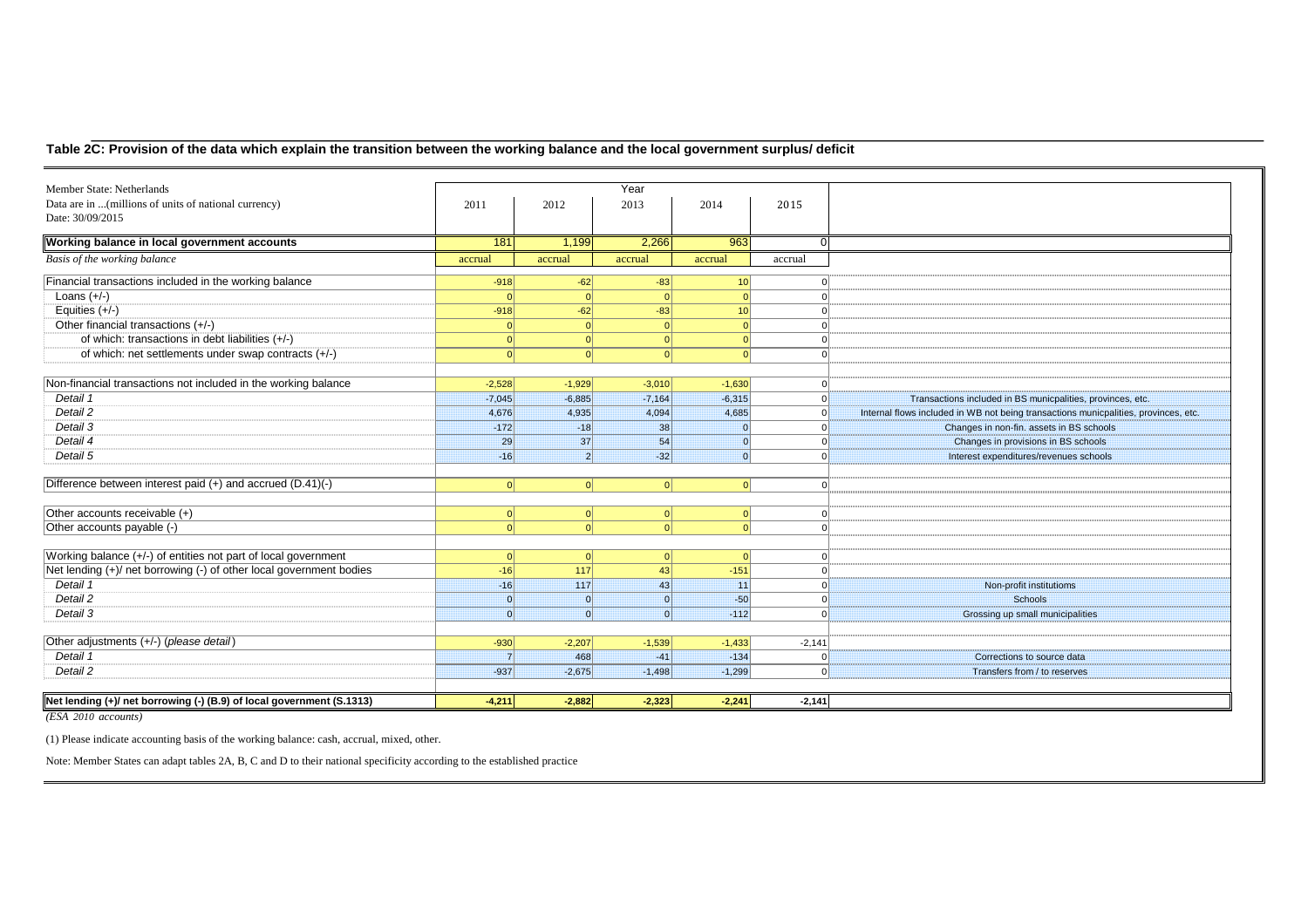### **Table 2D: Provision of the data which explain the transition between the working balance and the social security surplus/ deficit**

| Member State: Netherlands                                            |                 |                 | Year     |          |         |                                                                                              |
|----------------------------------------------------------------------|-----------------|-----------------|----------|----------|---------|----------------------------------------------------------------------------------------------|
| Data are in  (millions of units of national currency)                | 2011            | 2012            | 2013     | 2014     | 2015    |                                                                                              |
| Date: 30/09/2015                                                     |                 |                 |          |          |         |                                                                                              |
| Working balance in social security accounts                          | $-6,095$        | $-3,961$        | $-7.411$ | $-6.834$ | $-513$  |                                                                                              |
| Basis of the working balance                                         | accrual         | accrual         | accrual  | accrual  | accrual |                                                                                              |
| Financial transactions included in the working balance               |                 |                 |          |          |         |                                                                                              |
| Loans $(+/-)$                                                        |                 |                 |          |          |         |                                                                                              |
| Equities $(+/-)$                                                     |                 |                 |          |          |         |                                                                                              |
| Other financial transactions (+/-)                                   |                 |                 |          |          |         |                                                                                              |
| of which: transactions in debt liabilities (+/-)                     |                 |                 |          |          |         |                                                                                              |
| of which: net settlements under swap contracts (+/-)                 |                 |                 |          |          |         |                                                                                              |
|                                                                      |                 |                 |          |          |         |                                                                                              |
| Non-financial transactions not included in the working balance       | 29              | 70              | 113      | $-852$   |         |                                                                                              |
| Detail 1                                                             | 29              | 70              | 113      | 165      |         | Net fixed capital formation                                                                  |
| Detail 2                                                             | $\Omega$        | $\Omega$        | $\Omega$ | $-1,017$ |         | One-off cancellation of debt due to contingent liability in 2014                             |
| Difference between interest paid $(+)$ and accrued $(D.41)(-)$       | $\Omega$        | $\Omega$        | $\Omega$ | $\Omega$ |         |                                                                                              |
| Other accounts receivable (+)                                        | $-1,236$        | 220             | $-1,239$ | 1,983    |         |                                                                                              |
| Detail 1                                                             | $-1.236$        | 220             | $-1.239$ | 1.983    |         | Data from the Tax Authority on social contributions                                          |
| Other accounts payable (-)                                           | 641             |                 | 125      | $-348$   |         |                                                                                              |
| Detail 1                                                             | 790             | $\Omega$        |          |          |         | Adjustments regarding the Health Insurance Act payments                                      |
| Detail 2                                                             | $-145$          | $\Omega$        |          |          |         | Adjustment due to new information regarding the Exceptional Medical Expenses Act (AWBZ)      |
| Detail 3                                                             |                 |                 | $-2$     | $-2$     |         | Data from the Ministry of Finance on accrued interest                                        |
| Detail 4                                                             |                 | $\Omega$        |          | $-346$   |         | Adjustments to mental health care expenses due to different time of recording of source data |
| Detail 5                                                             |                 | $\Omega$        | 127      |          |         | Transfer of 'DBC' regarding geriatric rehabilitation from 'AWBZ' to 'ZVW'                    |
| Working balance (+/-) of entities not part of social security funds  |                 |                 |          |          |         |                                                                                              |
| Net lending (+)/ net borrowing (-) of other social security bodies   |                 |                 |          | $\Omega$ |         |                                                                                              |
| Other adjustments (+/-) (please detail)                              | 50 <sup>1</sup> | 66              | 36       | 63       |         |                                                                                              |
| Detail 1                                                             | 50 <sup>1</sup> | 56              | 36       | 63       |         | Transfers from / to reserves                                                                 |
| Detail 2                                                             | $\Omega$        | 10 <sup>1</sup> | $\Omega$ |          |         | Adjustment of 'AWBZ' working balance due to updated source                                   |
|                                                                      |                 |                 |          |          |         |                                                                                              |
| Net lending (+)/ net borrowing (-) (B.9) of social security (S.1314) | $-6.611$        | $-3.604$        | $-8.376$ | $-5,988$ | $-513$  |                                                                                              |

*(ESA 2010 accounts)*

(1) Please indicate accounting basis of the working balance: cash, accrual, mixed, other.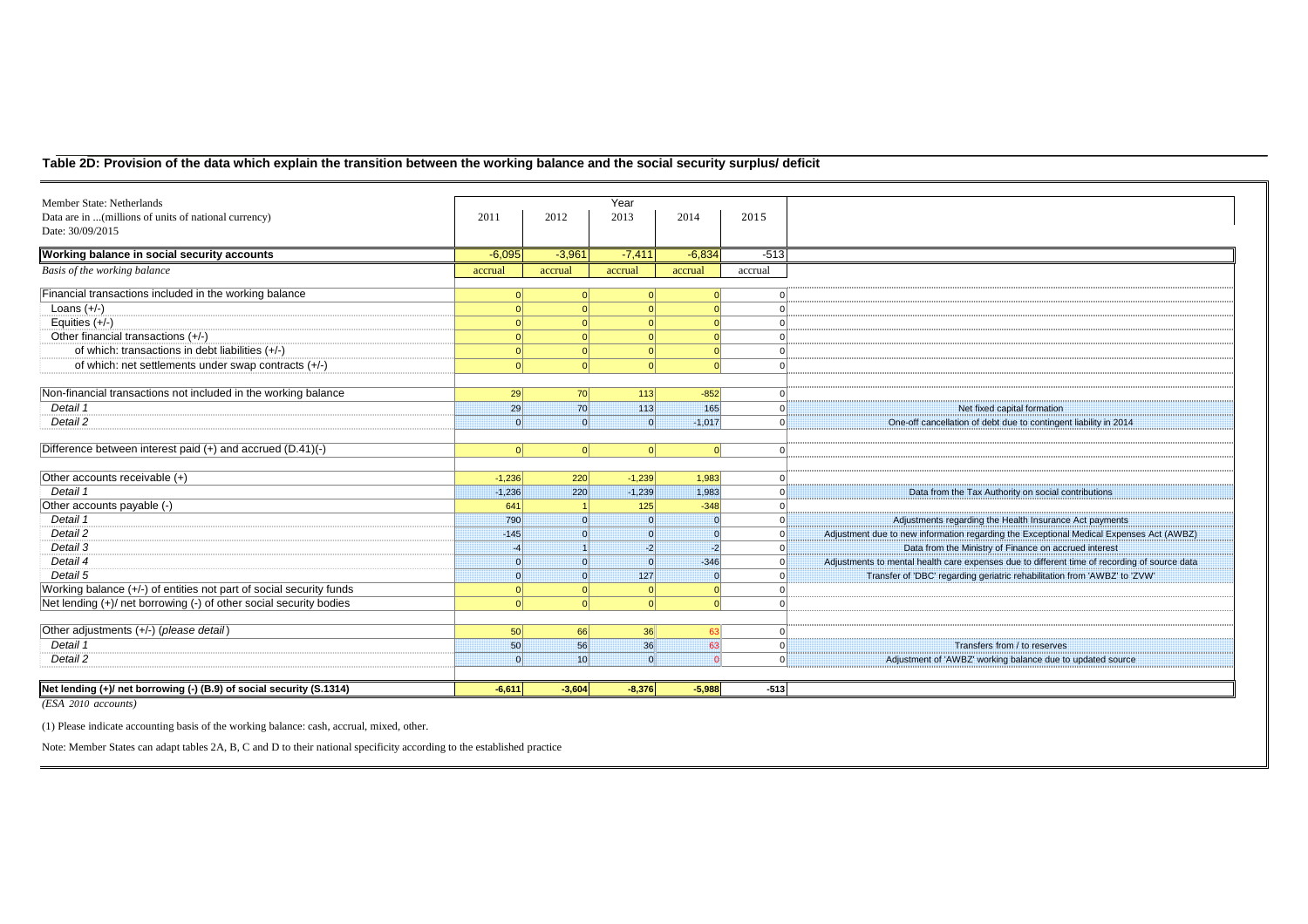#### **Table 3A: Provision of the data which explain the contributions of the surplus/ deficit and the other relevant factors to the variation in the debt level (general government)**

| Member State: Netherlands                                                                                                                                                                                       |                                 | Year                    |                     |                     |
|-----------------------------------------------------------------------------------------------------------------------------------------------------------------------------------------------------------------|---------------------------------|-------------------------|---------------------|---------------------|
| Data are in  (millions of units of national currency)                                                                                                                                                           | 2011                            | 2012                    | 2013                | 2014                |
| Date: 30/09/2015                                                                                                                                                                                                |                                 |                         |                     |                     |
|                                                                                                                                                                                                                 |                                 |                         |                     |                     |
| Net lending (-)/ net borrowing (+) (B.9) of general government (S.13)*                                                                                                                                          | 27,572                          | 25,064                  | 15,537              | 15,618              |
| Net acquisition $(+)$ of financial assets $(2)$                                                                                                                                                                 | $-9,463$                        | 7,643                   | $-5,345$            | $-4,989$            |
| Currency and deposits (F.2)                                                                                                                                                                                     | 39                              | 754                     | $-3,798$            | 430                 |
| Debt securities (F.3)                                                                                                                                                                                           | $-1,323$                        | $-2.294$                | $-6,429$            | $-4,571$            |
| Loans (F.4)                                                                                                                                                                                                     | 959                             | 8,868                   | 3,371               | 199                 |
| $Increase (+)$                                                                                                                                                                                                  | 9,789                           | 13,375                  | 17,528              | 12,807              |
| Reduction (-)                                                                                                                                                                                                   | $-8,830$                        | $-4,507$                | $-14, 157$          | $-12,608$           |
| Short term loans (F.41), net                                                                                                                                                                                    | 14                              | 22                      | 1,417               | $-361$              |
| Long-term loans (F.42)                                                                                                                                                                                          | 945                             | 8,846                   | 1,954               | 560                 |
| $Increase (+)$                                                                                                                                                                                                  | 9,227                           | 12,920                  | 10,188              | 6,935               |
| Reduction (-)                                                                                                                                                                                                   | $-8,282$                        | $-4,074$                | $-8,234$            | $-6,375$            |
| Equity and investment fund shares/units (F.5)                                                                                                                                                                   | $-6,899$                        | 731                     | 1,006               | $-1,455$            |
| Portfolio investments, net <sup>(2)</sup>                                                                                                                                                                       | $-331$                          | $-298$                  | $-641$              | $-111$              |
| Equity and investment fund shares/units other than portfolio investments                                                                                                                                        | $-6,568$                        | 1,029                   | 1,647               | $-1,344$            |
| $Increase (+)$                                                                                                                                                                                                  | 319                             | 2,253                   | 3,400               | 953                 |
| Reduction (-)                                                                                                                                                                                                   | $-6,887$                        | $-1,224$                | $-1,753$            | $-2,297$            |
| Financial derivatives (F.71)                                                                                                                                                                                    | 511                             | 214                     | 1,536               | $-1,037$            |
| Other accounts receivable (F.8)                                                                                                                                                                                 | $-2,750$                        | $-630$                  | $-1,031$            | 1,445               |
| Other financial assets (F.1, F.6)                                                                                                                                                                               | $\Omega$                        |                         | $\Omega$            | $\Omega$            |
|                                                                                                                                                                                                                 |                                 |                         |                     |                     |
| Adjustments <sup>(2)</sup>                                                                                                                                                                                      | 2,095                           | $-195$                  | 3,411               | $-792$              |
| Net incurrence (-) of liabilities in financial derivatives (F.71)                                                                                                                                               | $\Omega$                        | $\Omega$                | $\Omega$            | $\Omega$            |
| Net incurrence (-) of other accounts payable (F.8)                                                                                                                                                              | 2,521                           | 1,724                   | $-261$              | $-931$              |
| Net incurrence (-) of other liabilities (F.1, F.5, F.6 and F.72)                                                                                                                                                | $\Omega$                        |                         | $\Omega$            | $\sqrt{ }$          |
|                                                                                                                                                                                                                 |                                 |                         |                     |                     |
| Issuances above(-)/below(+) nominal value                                                                                                                                                                       | $-1,319$                        | $-2,028$                | $-527$              | $-1,704$            |
| Difference between interest (D.41) accrued(-) and paid <sup>(4)</sup> (+)                                                                                                                                       | 724                             | 71                      | 743                 | 774                 |
| Redemptions/repurchase of debt above(+)/below(-) nominal value                                                                                                                                                  | 0                               | 25                      | 8                   | 23                  |
|                                                                                                                                                                                                                 |                                 |                         |                     |                     |
| Appreciation(+)/depreciation(-) <sup>(3)</sup> of foreign-currency debt <sup>(5)</sup>                                                                                                                          | 182                             | 5 <sup>1</sup>          | $-1,503$            | 1,046               |
| Changes in sector classification $(K.61)^{(5)} (+/-)$                                                                                                                                                           | $-13$                           | $\mathbf{8}$            | 4,951               | $\cap$              |
| Other volume changes in financial liabilities (K.3, K.4, K.5) <sup>(5)</sup> (-)                                                                                                                                | 0                               | $\Omega$                | $\Omega$            | $\Omega$            |
|                                                                                                                                                                                                                 |                                 |                         |                     |                     |
|                                                                                                                                                                                                                 |                                 |                         |                     |                     |
|                                                                                                                                                                                                                 |                                 |                         |                     |                     |
|                                                                                                                                                                                                                 |                                 |                         |                     |                     |
|                                                                                                                                                                                                                 |                                 |                         |                     |                     |
|                                                                                                                                                                                                                 |                                 | 32,170                  | 13,606              | 9,859               |
| <b>Statistical discrepancies</b><br>Difference between capital and financial accounts (B.9-B.9f)<br>Other statistical discrepancies (+/-)<br>Change in general government (S.13) consolidated gross debt (1, 2) | 3,590<br>978<br>2,612<br>23,794 | $-342$<br>479<br>$-821$ | 3 <br>$-275$<br>278 | 22<br>236<br>$-214$ |

**\*Please note that the sign convention for net lending/ net borrowing is different from tables 1 and 2.** 

(1) A positive entry in this row means that nominal debt increases, a negative entry that nominal debt decreases. (4) Including capital uplift

(2) Consolidated within general government. (5) AF.2, AF.3 and AF.4 at face value.

(3) Due to exchange-rate movements.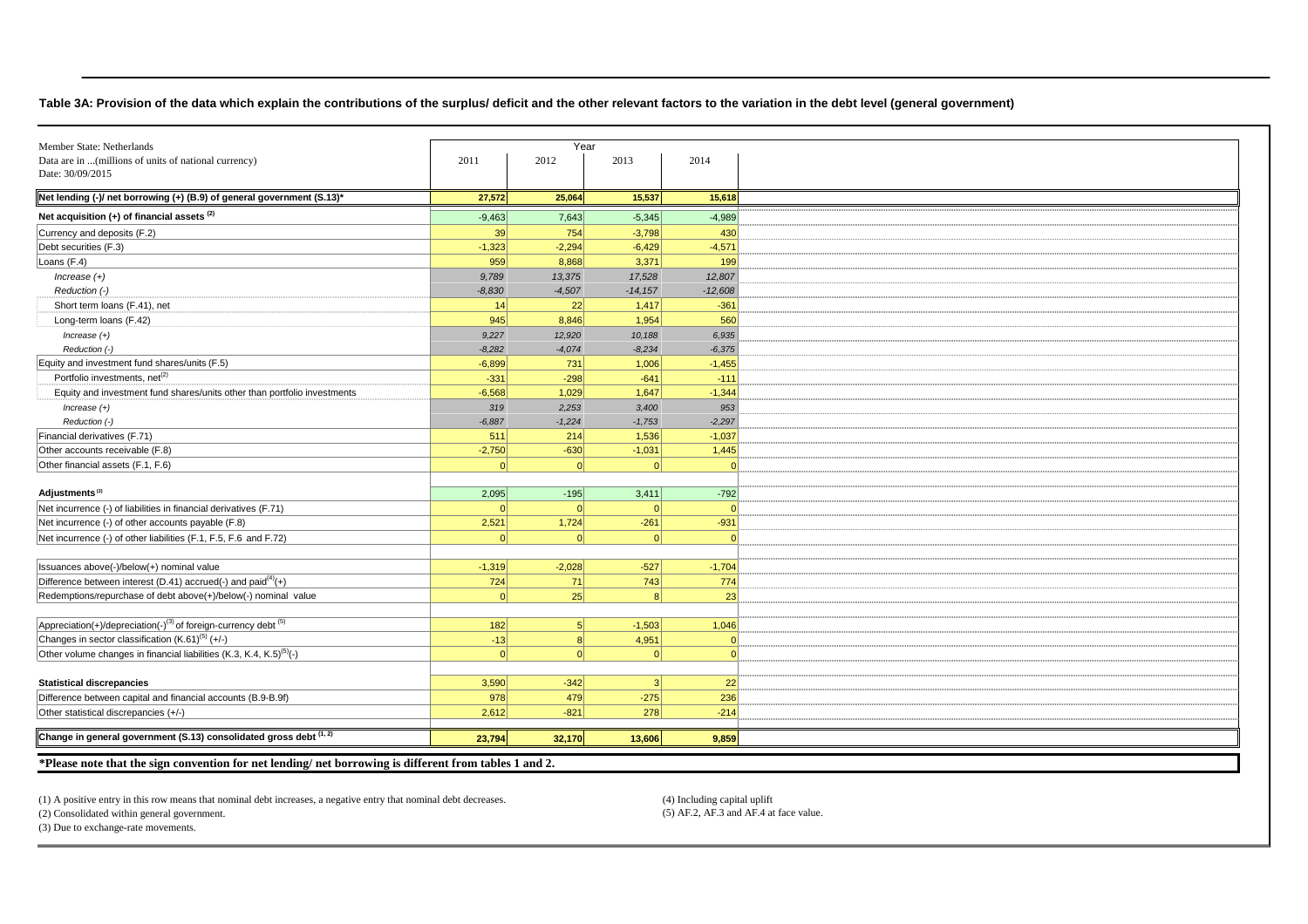#### **Table 3B: Provision of the data which explain the contributions of the surplus/ deficit and the other relevant factors to the variation in the debt level and the consolidation of debt (central government)**

| Member State: Netherlands                                                                                 |          | Year     |              |            |
|-----------------------------------------------------------------------------------------------------------|----------|----------|--------------|------------|
| Data are in  (millions of units of national currency)                                                     | 2011     | 2012     | 2013         | 2014       |
| Date: 30/09/2015                                                                                          |          |          |              |            |
|                                                                                                           |          |          |              |            |
| Net lending (-)/ net borrowing (+) (B.9) of central government (S.1311)*                                  | 16,750   | 18,578   | 4,838        | 7,389      |
| Net acquisition $(+)$ of financial assets $(2)$                                                           | $-800$   | 16,101   | 10,975       | 445        |
| Currency and deposits (F.2)                                                                               | 237      | $-151$   | 393          | 891        |
| Debt securities (F.3)                                                                                     | $-2,622$ | $-2,136$ | $-4,481$     | $-3,919$   |
| Loans (F.4)                                                                                               | 6,850    | 17,596   | 11,602       | 6,017      |
| $Increase (+)$                                                                                            | 11,137   | 20,333   | 14,440       | 10,133     |
| Reduction (-)                                                                                             | $-4,287$ | $-2,737$ | $-2,838$     | $-4,116$   |
| Short term loans (F.41), net                                                                              | 3,055    | 7,671    | 7,539        | 4,797      |
| Long-term loans (F.42)                                                                                    | 3,795    | 9,925    | 4,063        | 1,220      |
| Increase $(+)$                                                                                            | 8.051    | 12,662   | 6,901        | 5,258      |
| Reduction (-)                                                                                             | $-4,256$ | $-2,737$ | $-2,838$     | $-4,038$   |
| Equity and investment fund shares/units (F.5)                                                             | $-5,514$ | 1,097    | 1,689        | $-1,239$   |
| Portfolio investments, net <sup>(2)</sup>                                                                 | $-10$    | $-6$     |              |            |
| Equity and investment fund shares/units other than portfolio investments                                  | $-5,504$ | 1,103    | 1,689        | $-1,239$   |
| $Increase (+)$                                                                                            | 319      | 2,253    | 3,400        | 953        |
| Reduction (-)                                                                                             | $-5,823$ | $-1,150$ | $-1,711$     | $-2,192$   |
| Financial derivatives (F.71)                                                                              | 511      | 214      | 1,536        | $-1,037$   |
| Other accounts receivable (F.8)                                                                           | $-262$   | $-519$   | 236          | $-268$     |
| Other financial assets (F.1, F.6)                                                                         | $\Omega$ | $\Omega$ | $\Omega$     | $\Omega$   |
|                                                                                                           |          |          |              |            |
| Adjustments <sup>(2)</sup>                                                                                | $-1,526$ | $-1,253$ | 2,785        | 1,248      |
| Net incurrence (-) of liabilities in financial derivatives (F.71)                                         | $\Omega$ | $\Omega$ | $\Omega$     | $\Omega$   |
| Net incurrence (-) of other accounts payable (F.8)                                                        | $-1,047$ | 671      | $-235$       | 1,274      |
| Net incurrence (-) of other liabilities (F.1, F.5, F.6 and F.72)                                          |          | $\Omega$ | $\Omega$     | $\epsilon$ |
|                                                                                                           |          |          |              |            |
| Issuances above(-)/below(+) nominal value                                                                 | $-1,319$ | $-2,028$ | $-527$       | $-1,704$   |
| Difference between interest (D.41) accrued(-) and paid $(4)$ (+)                                          | 715      | 66       | 724          | 776        |
| Redemptions/repurchase of debt above(+)/below(-) nominal value                                            | $\Omega$ | 25       | $\mathsf{R}$ | 23         |
|                                                                                                           |          |          |              |            |
| Appreciation(+)/depreciation(-) <sup>(3)</sup> of foreign-currency debt <sup>(5)</sup>                    |          |          |              |            |
| Changes in sector classification $(K.61)^{(5)} (+/-)$                                                     | 125      | 13       | $-1,386$     | 879        |
|                                                                                                           | 0        | 0        | 4,201        | $\Omega$   |
| Other volume changes in financial liabilities (K.3, K.4, K.5) <sup>(5)</sup> (-)                          | 0        | $\Omega$ | $\Omega$     | $\Omega$   |
| <b>Statistical discrepancies</b>                                                                          | 1,514    | $-56$    | $-102$       | 47         |
|                                                                                                           |          |          |              |            |
| Difference between capital and financial accounts (B.9-B.9f)                                              | 927      | 479      | $-269$       | 236        |
| Other statistical discrepancies (+/-)                                                                     | 587      | $-535$   | 167          | $-189$     |
|                                                                                                           |          |          |              |            |
| Change in central government (S.1311) consolidated gross debt (1, 2)                                      | 15,938   | 33,370   | 18.496       | 9,129      |
|                                                                                                           |          |          |              |            |
| Central government contribution to general government debt (a=b-c) <sup>(5)</sup>                         | 333,885  | 359,494  | 372,318      | 376,675    |
| Central government gross debt (level) (b) (2, 5)                                                          | 352,200  | 385,570  | 404,066      | 413,195    |
| Central government holdings of other subsectors debt (level) (c) <sup>(5)</sup>                           | 18.315   | 26,076   | 31,748       | 36,520     |
| $*$ Please note that the sign convention for net lending/ net borrowing is different from tables 1 and 2. |          |          |              |            |
|                                                                                                           |          |          |              |            |

(1) A positive entry in this row means that nominal debt increases, a negative entry that nominal debt decreases. (4) Including capital uplift (5) AF.2, AF.3 and AF.4 at face value.

 $(2)$  Consolidated within central government. (3) Due to exchange-rate movements.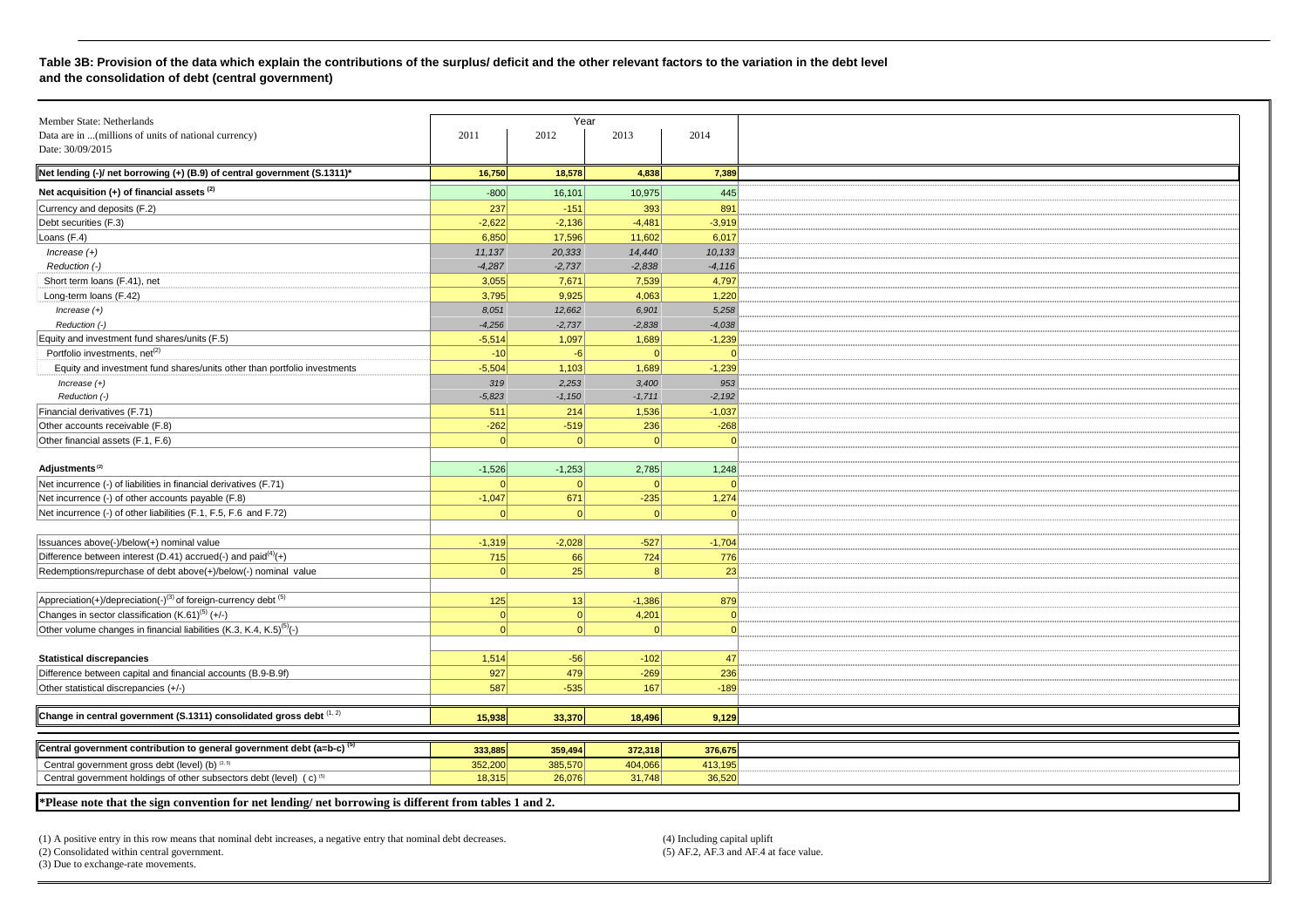#### **Table 3C: Provision of the data which explain the contributions of the surplus/ deficit and the other relevant factors to the variation in the debt level and the consolidation of debt (state government)**

| Member State: Netherlands                                                                             |                  | Year             |                  |                  |
|-------------------------------------------------------------------------------------------------------|------------------|------------------|------------------|------------------|
| Data are in  (millions of units of national currency)                                                 | 2011             | 2012             | 2013             | 2014             |
| Date: 30/09/2015                                                                                      |                  |                  |                  |                  |
| Net lending (-)/ net borrowing (+) (B.9) of state government (S.1312)*                                | M                | <b>M</b>         | <b>M</b>         | M                |
| Net acquisition $(+)$ of financial assets $(2)$                                                       | M                | M                | M                | M                |
| Currency and deposits (F.2)                                                                           | M                | M                | M                | M                |
| Debt securities (F.3)                                                                                 | M                | M                | M                | M                |
| Loans (F.4)                                                                                           | M                | M                | M                | M                |
| $Increase (+)$                                                                                        | $\cal M$         | $\boldsymbol{M}$ | $\boldsymbol{M}$ | $\boldsymbol{M}$ |
| Reduction (-)                                                                                         | M                | M                | $\overline{M}$   | M                |
|                                                                                                       | M                | M                | M                | M                |
| Short term loans (F.41), net                                                                          | M <sub>l</sub>   | M                | M                | M                |
| Long-term loans (F.42)                                                                                | M                | M                | M                | $\overline{M}$   |
| $Increase (+)$                                                                                        | $\overline{M}$   | $\overline{M}$   | $\overline{M}$   |                  |
| Reduction (-)                                                                                         |                  |                  |                  | M                |
| Equity and investment fund shares/units (F.5)                                                         | M                | M                | M                | M                |
| Portfolio investments, net <sup>(2)</sup>                                                             | M                | M                | M                | M                |
| Equity and investment fund shares/units other than portfolio investments                              | M                | M                | M                | M                |
| $Increase (+)$                                                                                        | $\boldsymbol{M}$ | M                | $\overline{M}$   | $\boldsymbol{M}$ |
| Reduction (-)                                                                                         | $\overline{M}$   | M                | $\overline{M}$   | $\boldsymbol{M}$ |
| Financial derivatives (F.71)                                                                          | M                | M                | M                | M                |
| Other accounts receivable (F.8)                                                                       | M                | M                | M                | M                |
| Other financial assets (F.1, F.6)                                                                     | M                | <sub>M</sub>     | M                | M                |
|                                                                                                       |                  |                  |                  |                  |
| Adjustments <sup>(2)</sup>                                                                            | M                | M                | M                | M                |
| Net incurrence (-) of liabilities in financial derivatives (F.71)                                     | M                | M                | M                | M                |
| Net incurrence (-) of other accounts payable (F.8)                                                    | M                | M                | M                | M                |
| Net incurrence (-) of other liabilities (F.1, F.5, F.6 and F.72)                                      | M                | M                | M                | M                |
|                                                                                                       |                  |                  |                  |                  |
| Issuances above(-)/below(+) nominal value                                                             | M                | M                | M <sub>l</sub>   | $\mathsf{M}$     |
| Difference between interest (D.41) accrued(-) and $\text{paid}^{(4)}(+)$                              | M                | M                | M <sub>l</sub>   | M                |
| Redemptions/repurchase of debt above(+)/below(-) nominal value                                        | M                | M                | M                | M                |
|                                                                                                       |                  |                  |                  |                  |
|                                                                                                       |                  |                  |                  |                  |
| $Appreciation(+)/deprecision(-)^{(3)}$ of foreign-currency debt (5)                                   | M                | M                | M                | M                |
| Changes in sector classification (K.61) <sup>(5)</sup> (+/-)                                          | M                | M                | M                | M                |
| Other volume changes in financial liabilities (K.3, K.4, K.5) <sup>(5)</sup> (-)                      | M                | M                | M                | M                |
|                                                                                                       |                  |                  |                  |                  |
| <b>Statistical discrepancies</b>                                                                      | M                | M                | M                | M                |
| Difference between capital and financial accounts (B.9-B.9f)                                          | M <sub>l</sub>   | M                | M <sub>l</sub>   | M                |
| Other statistical discrepancies (+/-)                                                                 | M                | M                | M                | M                |
|                                                                                                       |                  |                  |                  |                  |
| Change in state government (S.1312) consolidated gross debt (1, 2)                                    | <b>M</b>         | M                | <b>M</b>         | M                |
|                                                                                                       |                  |                  |                  |                  |
| State government contribution to general government debt (a=b-c) <sup>(5)</sup>                       | M                | M                | <b>M</b>         | M                |
| State government gross debt (level) (b) (2,5)                                                         | M <sub>l</sub>   | M                | M                | M                |
| State government holdings of other subsectors debt (level) (c) (5)                                    | M <sub>l</sub>   | M <sup>2</sup>   | M <sup>2</sup>   | M                |
|                                                                                                       |                  |                  |                  |                  |
| *Please note that the sign convention for net lending/net borrowing is different from tables 1 and 2. |                  |                  |                  |                  |

(1) A positive entry in this row means that nominal debt increases, a negative entry that nominal debt decreases. (4) Including capital uplift (4) Including capital uplift (5) AF.2, AF.3 and AF.4 at face value.  $(2)$  Consolidated within state government.

(3) Due to exchange-rate movements.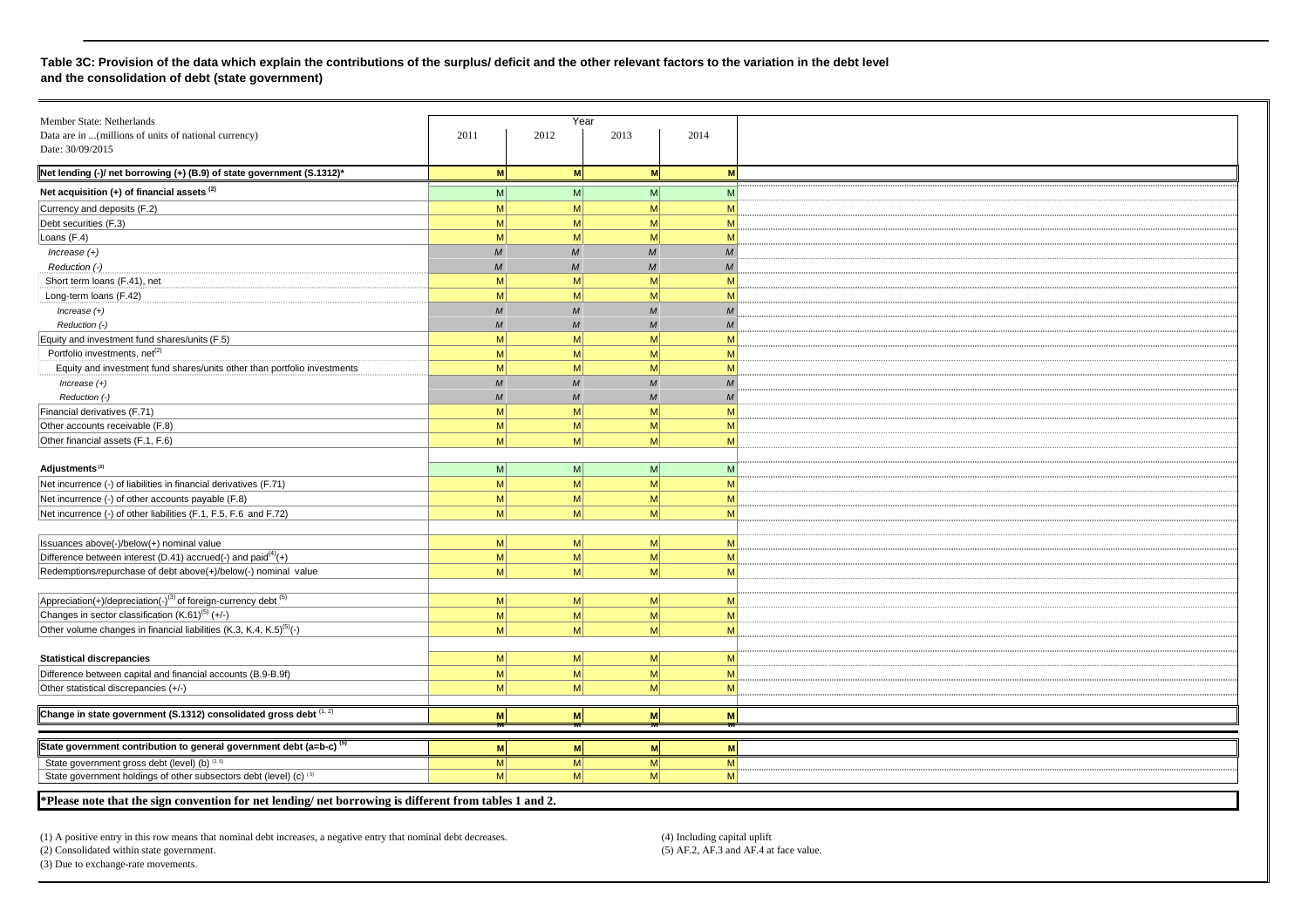#### **Table 3D: Provision of the data which explain the contributions of the surplus/ deficit and the other relevant factors to the variation in the debt level and the consolidation of debt (local government)**

| Member State: Netherlands                                                                             |                | Year     |               |          |
|-------------------------------------------------------------------------------------------------------|----------------|----------|---------------|----------|
| Data are in  (millions of units of national currency)                                                 | 2011           | 2012     | 2013          | 2014     |
| Date: 30/09/2015                                                                                      |                |          |               |          |
| Net lending (-)/ net borrowing (+) (B.9) of local government (S.1313)*                                | 4,211          | 2,882    | 2,323         | 2,241    |
|                                                                                                       |                |          |               |          |
| Net acquisition (+) of financial assets (2)                                                           | $-2,403$       | $-1,899$ | $-1,509$      | $-3,183$ |
| Currency and deposits (F.2)                                                                           | 73             | 1,122    | 1,541         | 52       |
| Debt securities (F.3)                                                                                 | 1,499          | $-144$   | $-1,103$      | $-839$   |
| Loans (F.4)                                                                                           | $-2,469$       | $-1,052$ | $-1,770$      | $-1,021$ |
| $Increase (+)$                                                                                        | 2,074          | 4,154    | 4,520         | 6,923    |
| Reduction (-)                                                                                         | $-4,543$       | $-5,206$ | $-6,290$      | $-7,944$ |
| Short term loans (F.41), net                                                                          | $-1$           | 14       | 313           | $-360$   |
| Long-term loans (F.42)                                                                                | $-2,468$       | $-1,066$ | $-2,083$      | $-661$   |
| $Increase (+)$                                                                                        | 1,558          | 491      | 1,323         | 1,149    |
| Reduction (-)                                                                                         | $-4,026$       | $-1,557$ | $-3,406$      | $-1,810$ |
| Equity and investment fund shares/units (F.5)                                                         | $-1,385$       | $-366$   | $-683$        | $-216$   |
| Portfolio investments, net <sup>(2)</sup>                                                             | $-321$         | $-292$   | $-641$        | $-111$   |
| Equity and investment fund shares/units other than portfolio investments                              | $-1,064$       | $-74$    | $-42$         | $-105$   |
| $Increase (+)$                                                                                        | $\Omega$       | $\Omega$ | $\mathcal{O}$ | $\Omega$ |
| Reduction (-)                                                                                         | $-1,064$       | $-74$    | $-42$         | $-105$   |
|                                                                                                       |                |          |               |          |
| Financial derivatives (F.71)                                                                          | $\Omega$       |          | $\Omega$      |          |
| Other accounts receivable (F.8)                                                                       | $-121$         | $-1,459$ | 506           | $-1,159$ |
| Other financial assets (F.1, F.6)                                                                     | $\Omega$       | $\Omega$ | 0             | $\Omega$ |
|                                                                                                       |                |          |               |          |
| Adjustments <sup>(2)</sup>                                                                            | 525            | 1,266    | $-642$        | 1,498    |
| Net incurrence (-) of liabilities in financial derivatives (F.71)                                     | 0              | $\Omega$ | $\Omega$      | $\Omega$ |
| Net incurrence (-) of other accounts payable (F.8)                                                    | 531            | 1,267    | 113           | 1,437    |
| Net incurrence (-) of other liabilities (F.1, F.5, F.6 and F.72)                                      | $\Omega$       |          | $\Omega$      |          |
|                                                                                                       |                |          |               |          |
| Issuances above(-)/below(+) nominal value                                                             | 0              | $\Omega$ | 0             | $\Omega$ |
| Difference between interest (D.41) accrued(-) and paid $(4)$ (+)                                      | $\overline{2}$ | 0        | 0             | $\Omega$ |
| Redemptions/repurchase of debt above(+)/below(-) nominal value                                        | 0              | $\Omega$ | 0             | $\Omega$ |
|                                                                                                       |                |          |               |          |
| Appreciation(+)/depreciation(-) <sup>(3)</sup> of foreign-currency debt <sup>(5)</sup>                | 5              | $-9$     | $-10$         | 61       |
| Changes in sector classification (K.61) <sup>(5)</sup> (+/-)                                          | $-13$          | 8        | $-745$        | $\Omega$ |
| Other volume changes in financial liabilities (K.3, K.4, K.5) <sup>(5)</sup> (-)                      | $\Omega$       | $\Omega$ | 0             | $\Omega$ |
|                                                                                                       | $\mathbf{0}$   |          |               |          |
| <b>Statistical discrepancies</b>                                                                      | 2,453          | $-202$   | 104           | $-50$    |
| Difference between capital and financial accounts (B.9-B.9f)                                          | 51             | 11       | $-6$          | $\Omega$ |
| Other statistical discrepancies (+/-)                                                                 | 2,402          | $-213$   | 110           | $-50$    |
|                                                                                                       |                |          |               |          |
| Change in local government (S.1313) consolidated gross debt (1, 2)                                    | 4,786          | 2,047    | 276           | 506      |
|                                                                                                       |                |          |               |          |
| Local government contribution to general government debt (a=b-c) <sup>(5)</sup>                       | 51,977         | 53,775   | 48,105        | 48,383   |
| Local government gross debt (level) (b) as                                                            | 55,726         | 57,773   | 58,049        | 58,555   |
| Local government holdings of other subsectors debt (level) (c) <sup>®</sup>                           | 3,749          | 3,998    | 9,944         | 10,172   |
|                                                                                                       |                |          |               |          |
| *Please note that the sign convention for net lending/net borrowing is different from tables 1 and 2. |                |          |               |          |

(1) A positive entry in this row means that nominal debt increases, a negative entry that nominal debt decreases. (4) Including capital uplift (5) AF.2, AF.3 and AF.4 at face value.

(2) Consolidated within local government. (3) Due to exchange-rate movements.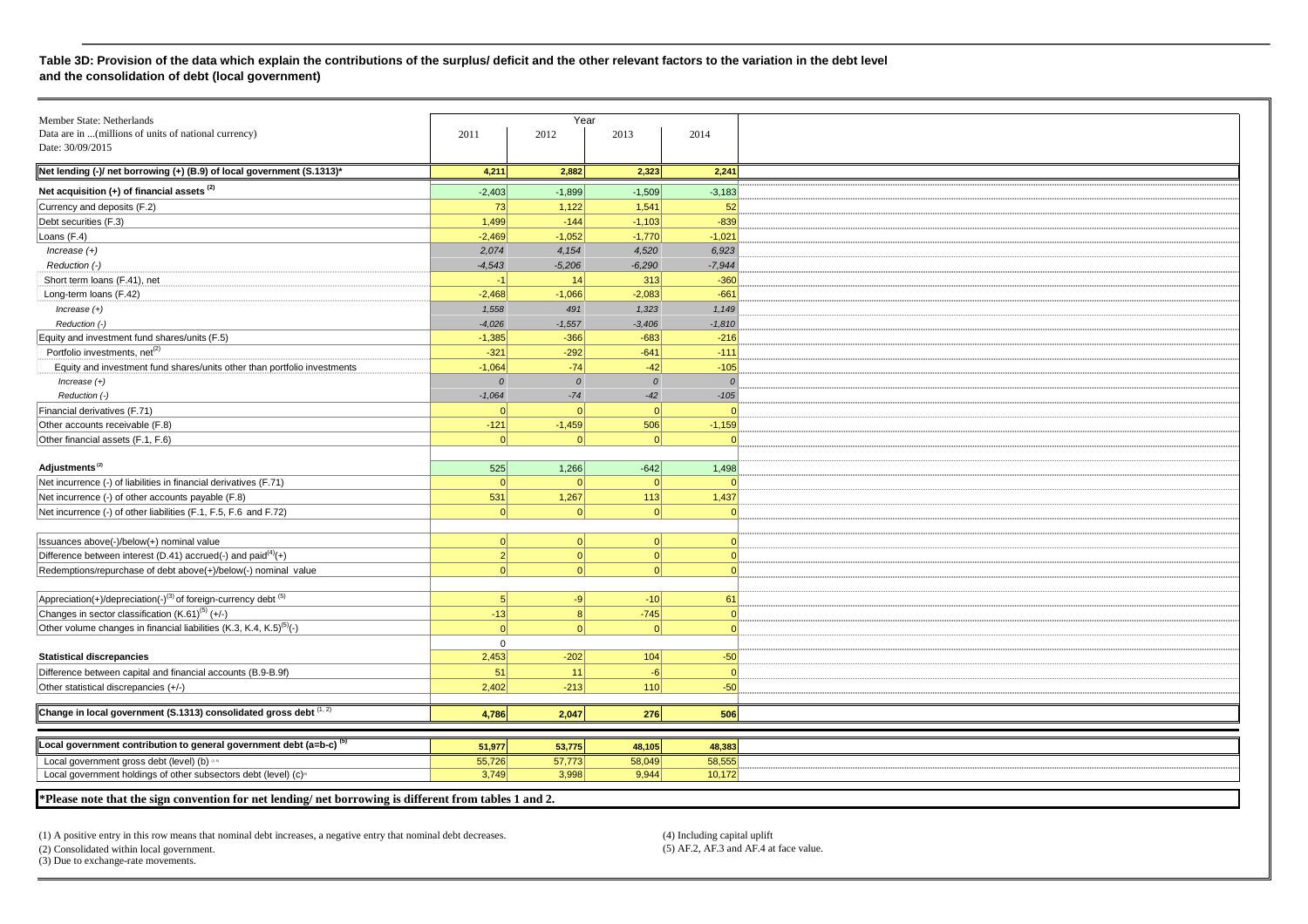#### **Table 3E: Provision of the data which explain the contributions of the surplus/ deficit and the other relevant factors to the variation in the debt level and the consolidation of debt (social security funds)**

| Member State: Netherlands                                                        |               | Year              |                  |                |
|----------------------------------------------------------------------------------|---------------|-------------------|------------------|----------------|
| Data are in  (millions of units of national currency)                            | 2011          | 2012              | 2013             | 2014           |
| Date: 30/09/2015                                                                 |               |                   |                  |                |
| Net lending (-)/ net borrowing (+) (B.9) of social security funds (S.1314)*      | 6,611         | 3,604             | 8,376            | 5,988          |
| Net acquisition $(+)$ of financial assets $(2)$                                  | $-3,831$      | 3,021             | $-1,210$         | $-66$          |
| Currency and deposits (F.2)                                                      | $-4,170$      | 2,897             | $\Omega$         | $-417$         |
| Debt securities (F.3)                                                            | $\Omega$      | $\Omega$          | 0                | $\Omega$       |
| Loans (F.4)                                                                      | $\Omega$      | $\Omega$          | 0                | $\Omega$       |
| $Increase (+)$                                                                   | $\mathcal{O}$ | $\Omega$          | $\boldsymbol{0}$ | $\theta$       |
| Reduction (-)                                                                    | $\Omega$      | $\Omega$          | $\mathcal{O}$    | $\Omega$       |
| Short term loans (F.41), net                                                     | $\Omega$      | $\Omega$          | 0                | C              |
| Long-term loans (F.42)                                                           | $\Omega$      | $\Omega$          | 0                | c              |
| $Increase (+)$                                                                   | $\mathcal{O}$ | $\Omega$          | $\mathcal{O}$    | $\Omega$       |
| Reduction (-)                                                                    | $\Omega$      |                   | $\Omega$         | $\Omega$       |
| Equity and investment fund shares/units (F.5)                                    | $\Omega$      | $\Omega$          | 0                | $\Omega$       |
| Portfolio investments, net <sup>(2)</sup>                                        | 0             | - ol              | 0                | $\Omega$       |
|                                                                                  | $\Omega$      | $\Omega$          | 0                | c              |
| Equity and investment fund shares/units other than portfolio investments         |               | $\Omega$          | $\Omega$         |                |
| $Increase (+)$                                                                   | $\mathcal{O}$ |                   |                  | $\Omega$       |
| Reduction (-)                                                                    | $\mathcal{O}$ | $\Omega$          | $\Omega$         | $\overline{0}$ |
| Financial derivatives (F.71)                                                     | - ol          | $\Omega$          | 0                | $\Omega$       |
| Other accounts receivable (F.8)                                                  | 339           | 124               | $-1,210$         | 351            |
| Other financial assets (F.1, F.6)                                                | - ol          | - ol              | $\Omega$         | $\Omega$       |
| Adjustments <sup>(2)</sup>                                                       | 331           |                   | $-702$           |                |
|                                                                                  | 0             | 1,010<br>$\Omega$ | $\Omega$         | $-1,121$       |
| Net incurrence (-) of liabilities in financial derivatives (F.71)                |               |                   |                  |                |
| Net incurrence (-) of other accounts payable (F.8)                               | 331           | 1,010             | $-702$           | $-1,121$       |
| Net incurrence (-) of other liabilities (F.1, F.5, F.6 and F.72)                 | $\Omega$      | $\Omega$          | 0                | $\Omega$       |
|                                                                                  |               |                   |                  |                |
| Issuances above(-)/below(+) nominal value                                        | 0             | $\Omega$          | 0                | $\Omega$       |
| Difference between interest (D.41) $\arccos($ -) and $\arccos(4)$ (+)            | 0             | 0                 | 0                | $\Omega$       |
| Redemptions/repurchase of debt above(+)/below(-) nominal value                   | 0             | $\Omega$          | 0                | $\Omega$       |
|                                                                                  |               |                   |                  |                |
| $Appreciation(+)/deprecision(-)^{(3)}$ of foreign-currency debt (5)              | 0             | $\Omega$          | 0                | $\Omega$       |
| Changes in sector classification (K.61) <sup>(5)</sup> (+/-)                     | 0             | 0                 | 0                | $\Omega$       |
| Other volume changes in financial liabilities (K.3, K.4, K.5) <sup>(5)</sup> (-) | $\Omega$      |                   | 0                | $\Omega$       |
|                                                                                  |               |                   |                  |                |
| <b>Statistical discrepancies</b>                                                 | 0             | $-11$             | 0                | $\Omega$       |
| Difference between capital and financial accounts (B.9-B.9f)                     | 0             | $-11$             | 0                | $\Omega$       |
| Other statistical discrepancies (+/-)                                            | $\Omega$      | - ol              | 0                | $\Omega$       |
|                                                                                  |               |                   |                  |                |
| Change in social security (S.1314) consolidated gross debt (1, 2)                | 3,111         | 7,624             | 6,464            | 4,801          |
|                                                                                  |               |                   |                  |                |
| Social security contribution to general government debt (a=b-c) <sup>(5)</sup>   | 10,559        | 15,322            | 21,774           | 26,998         |
| Social security gross debt (level) (b) <sup>(2, 5)</sup>                         | 15,829        | 23,453            | 29,917           | 34,718         |
| Social security holdings of other subsectors debt (level) (c) <sup>®</sup>       | 5,270         | 8,131             | 8,143            | 7,720          |
|                                                                                  |               |                   |                  |                |

**\*Please note that the sign convention for net lending/ net borrowing is different from tables 1 and 2.** 

(1) A positive entry in this row means that nominal debt increases, a negative entry that nominal debt decreases. (4) Including capital uplift (4) Including capital uplift (4) Including capital uplift (4) Consolidated with  $(2)$  Consolidated within social security. (3) Due to exchange-rate movements.